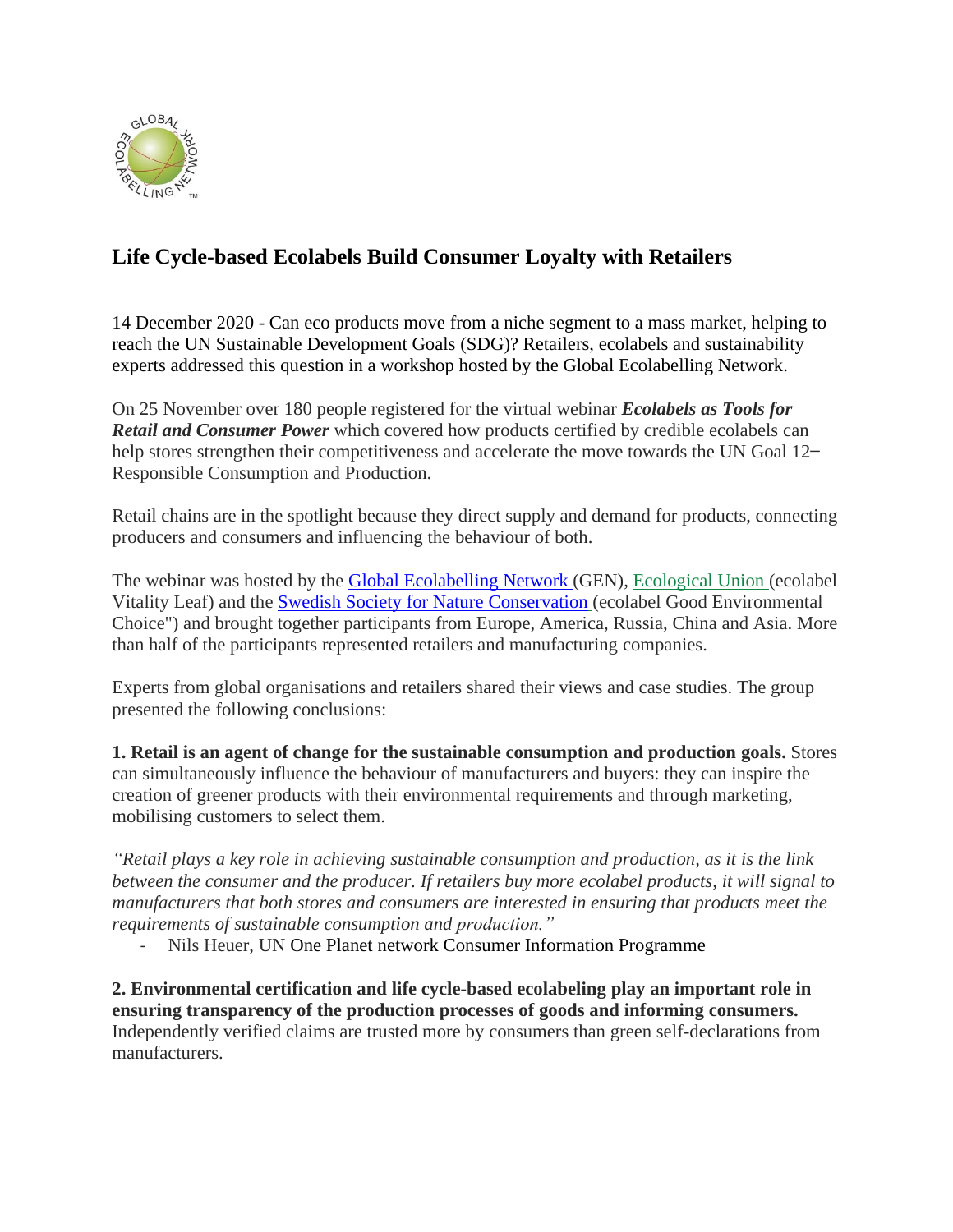*"More and more manufacturers are making their own green product claims, but it is important for us to demonstrate best practices and a scientific approach to proving environmental benefits."*

- Ekaterina Ivanova, Head of Social and Environmental Responsibility at Leroy Merlin, Russia

"II years ago, there was no trust in green claims, and this pushed us to work with life cycle *ecolabels (Type 1) rather than producer green claims. We understand that ecolabels make it easy for consumers to make green decisions."*

- Elisabeth Konrad, Sustainability Manager at Willys, Sweden

*"Our company's approach is that the goods carried in our stores must be from providers that implement sustainable production practices. Three types of ecolabels are taken into account in the procurement policy: Type 1 ecolabels based on life cycle (for example, EU Ecolabel, Nordic Swan, Blue Angel, ECOLOGO), labels indicating the sustainability of raw materials (FSC, PEFC, GOTS, Responsible Wool Standard, etc.), and water and energy saving (scale of water and energy efficiency, Energy Star)."*

Pauline Toulemonde, Project Manager at Adeo Group, France

## **3. Sustainable store assortment and processes equals competitiveness.**

The purchase of products with ecolabels, as well as comprehensive environmental certification of the store's operations, not only allows moving towards SDG 12, but also ensures the loyalty of investors, employees and customers.

*"As part of the retail awareness programme, we talk about the risks associated with noncompliance with sustainable consumption and production practices, about the environmental principles of waste management, communications with buyers and purchases without harming the environment, as well as approaches to working with manufacturers-greening procurement policies by obtaining ecolabels in order to reduce the impact on the climate."*

- Mikhail Babenko, Ph.D., Green Economy Program Director at World Wildlife Fund, Russia

*"In 2009 we achieved the ecolabelling of our chain (there are more than 200 outlets). We track how many ecolabelled products we sell each month. And we try to grow every year in this direction. Since we started working with sustainability issues, we have strengthened the positioning of our brand."*

- Elisabeth Konrad, Sustainability Manager at Willys, Sweden

## **4. For sustainability to become a competitive advantage in retail, it is important to educate staff, suppliers and buyers.**

This is especially important in markets where the demand for sustainable practices and ecolabels is still evolving in the context of greenwashing.

*"One Planet experts have developed guidelines for [manufacturers](https://www.oneplanetnetwork.org/sites/default/files/guidelines_for_providing_product_sustainability_information_ci-scp_2017_revised.pdf) and retailers on how to communicate about sustainable products, and its ten principles can be fully demonstrated through ecolabelling. "*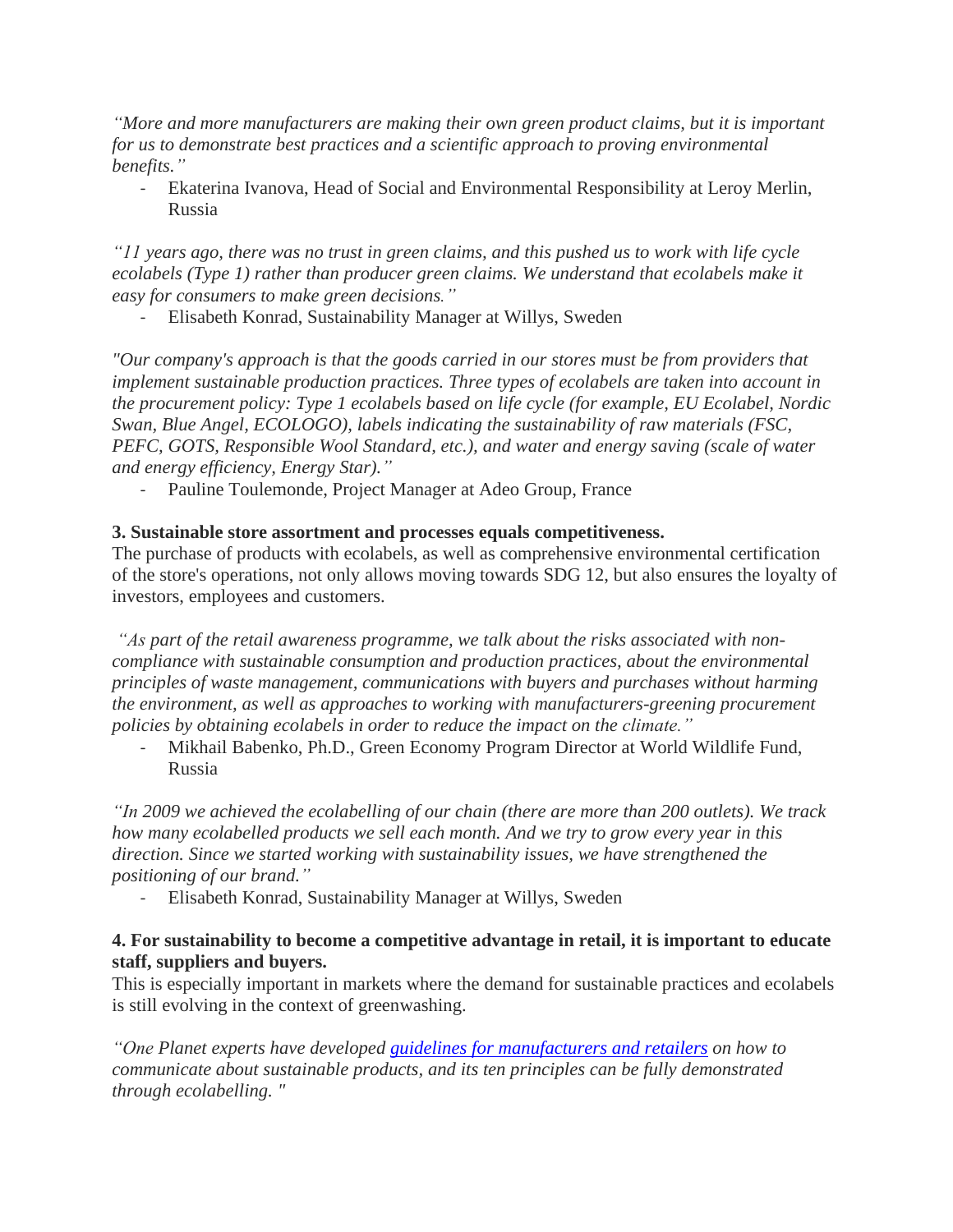- Nils Heuer, UN One Planet network Consumer Information Programme

## **5. Environmental consumer education and environmental transformation in retail must go hand in hand.**

To do this, it is important to track trends and work to stay ahead of demand by offering products that meet environmental standards and whose sustainability is guaranteed by ecolabels.

*"The usual business logic in retail can limit the manifestation of consumer will, for example, in a* situation when the desired product is not in the store or on the market. After all, we cannot stop *buying food because there is a lack of a sustainable option. Therefore, it is important for retailers and manufacturers to regularly assess what the consumer prefers and propose alternatives in line with trends in sustainability, fair trade and animal welfare."*

- Eva Eiderstrom, Director, Head of Department of Ecolabelling and Green Consumption, Swedish Society for Nature Conservation

*"We recommend that stores take five steps to develop a responsible assortment. Compile a list of reliable ecolabels; train personnel from procurement, marketing and communications departments; set KPIs for the procurement of environmental products; use private labels to form a green assortment at an attractive price; and provide a mandatory marketing programme for such goods."*

- Yulia Gracheva, Ph.D., Director, Head of Central Certification for Vitality Leaf at Ecological Union, Russia

*"Together with Ecological Union, we have launched work with our own trademarksenvironmental certification of Russian manufacturers. When we started our project, we saw how much we can influence the market in terms of sustainable consumption and production, using our own brand. We certify the most popular products for our customers, and the price does not change significantly, which is very important. Today the share of products with the Vitality Leaf label in the total assortment of paints and varnishes is 4.2%, while the turnover is almost 17%."*

- Ekaterina Ivanova, Head of Social and Environmental Responsibility at Leroy Merlin, Russia

In summary, Eva Eiderström noted that one of the goals of the **One Planet programme** is to ensure that at least 50% of products with verified environmental characteristics are offered in retail. The experts were asked the question, is it possible that green products will move from a niche to a mass market? According to the retailers participating in the seminar over time it is possible, as buyers are increasingly concerned about environmental issues the importance of ecolabel products and ecolabels will grow. The presented cases showed that after the certification of goods prices do not skyrocket, and even discount stores like Willys can offer goods with ecolabels in each product category.

Recordings of the webinar are available in [English](https://youtu.be/Py4r8gn87HE?t=2) and translated into [Russian.](https://www.youtube.com/watch?v=smEWAhe2MFc&feature=emb_title) And a version of this press release translated into Russian can be found [here.](https://ecounion.ru/v-ritejle-dolzhno-byt-ne-menee-50-tovarov-s-podtverzhdennymi-ekologicheskimi-harakteristikami-odna-iz-zadach-programmy-oon-one-planet/)